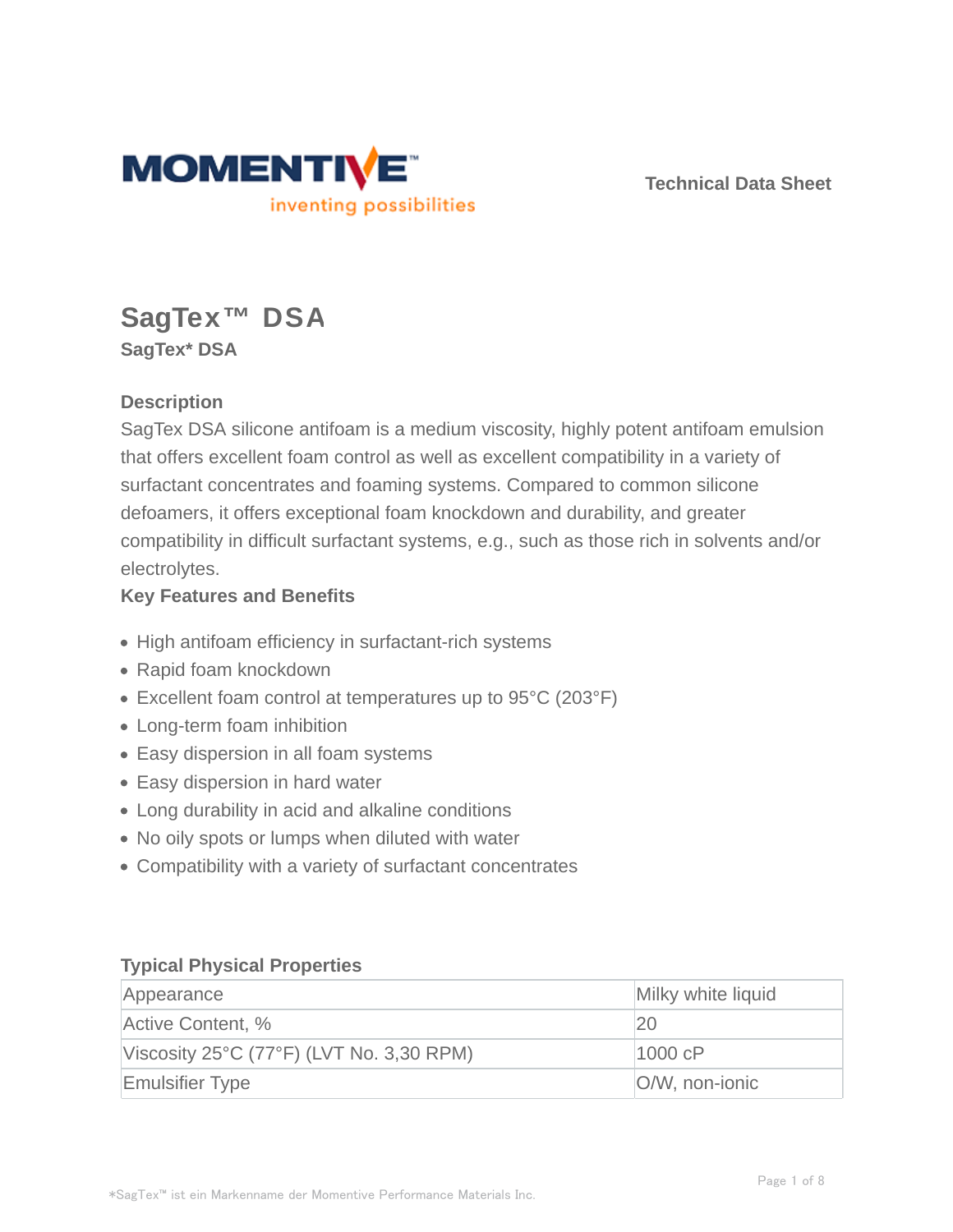| Specific Gravity at 25/25°C (77°F) |  |
|------------------------------------|--|
| nF                                 |  |

## **Potential Applications**

TEXTILE PROCESSES

- Sizing
- Scouring
- Printing
- Finishing

## **Product Usage**

SagTex DSA silicone antifoam is a medium viscosity emulsion that can be easily transferred from its original package using piston pumps. Centrifugal pumps are not recommended, as they risk destabilizing, and in extreme cases, separating the emulsion. In low viscosity formulations, preliminary stability and compatibility studies must be conducted prior to formulation design.

If SagTex DSA silicone antifoam is intended to be used in surfactant concentrates (primarily surfactants, water and solvent), it is recommended that the product be dosed in as received, i.e., without any predilution. Following its addition, carry out slow to moderate mixing to ensure complete and homogenous dispersion of the antifoam. Typical levels of use range between 0.1 and 0.5% depending on the formulation and the degree of foam control required.

For process applications, we recommend prediluting SagTex DSA silicone antifoam with cold water in a ratio of 1:1 to 1:10. For high dilutions level, care must be taken to ensure stability of the dilution. Stability can be extended by adding small amounts of a suitable thickening agent, e.g., xantham gum or polyacrylates. Commercial biocides(a) containing 2-Methyl-4 Isothiazolin-3 ones and/or 2-Bromo-2-nitro-1,3-propanediol are very effective in this type of product.

A suggested starting concentration is typically between 0.1 and 2%, but this will vary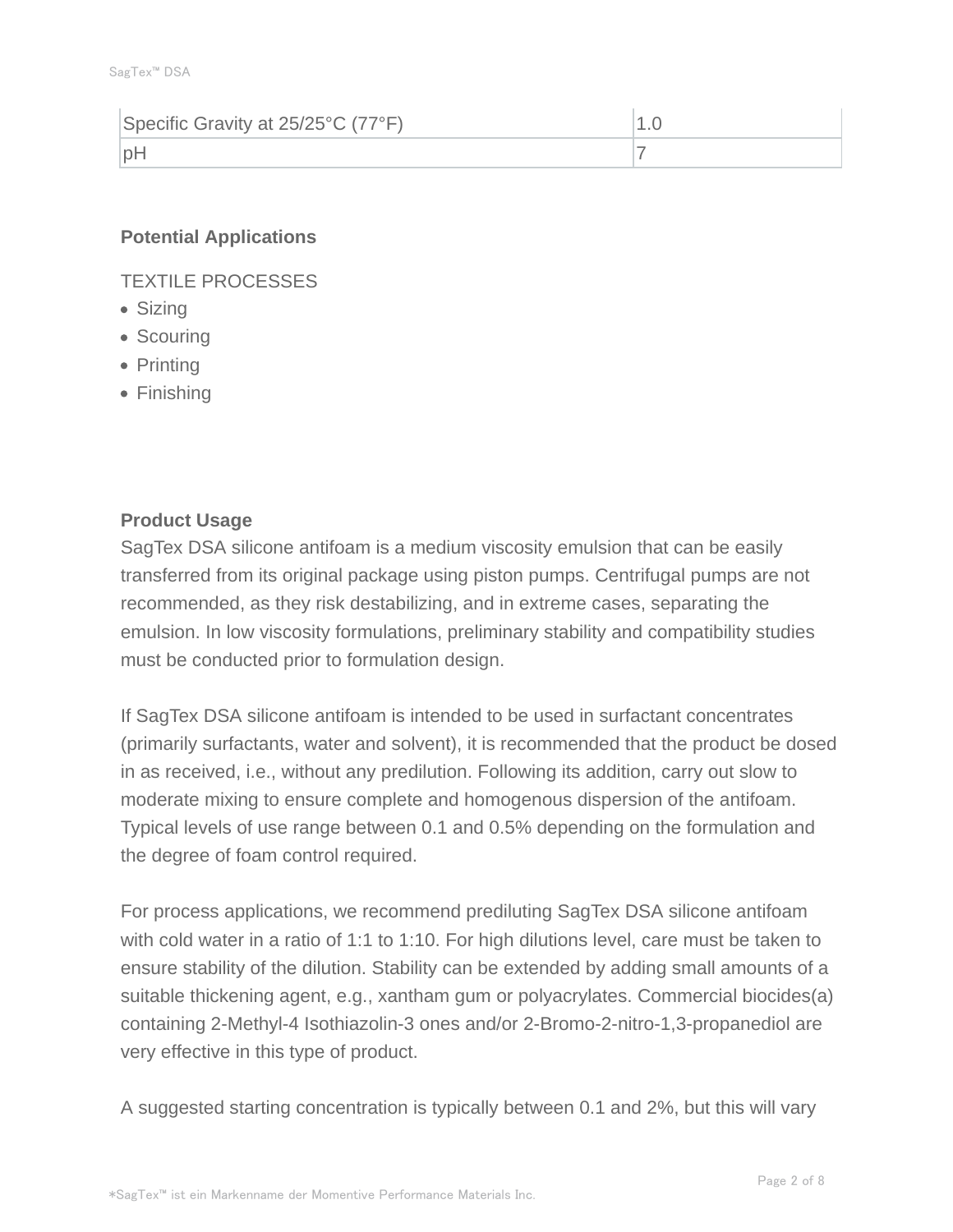depending on the severity of the foaming problem.

(a) Biocides must be used in accordance with FIFRA regulations and manufacturer's guidelines.

## **Processing Recommendations**

#### **Shake Tests**

Glass bottles containing a blend of a 0.5% w/w Sodium linearalkylbenzenesulphonate solution and 100 ppm of SagTex DSA silicone antifoam were vertically shaken using a laboratory wrist action shaker. Seven shakes were carried out; each one lasted progressively longer. (The first shake lasted less than 1 minute and the last one lasted 20 minutes.) Immediately at the end of each shake, residual foam height was recorded. Figure 1 below exhibits the results.

The data show the fast acting nature of SagTex DSA silicone antifoam, as well as its outstanding durability. SagTex DSA MB.indd\_Chemical Structures\_Image1.JPG

## **Recirculation Tests**

The following test evaluates the foam control performance of SagTex DSA silicone antifoam under fully dynamic conditions. 1000 ml of a 0.5% sodium dodecylbenzenesulphonate solution is placed in a 2000 ml volumetric cylinder heated to 77°C (171°F) and recirculated. As soon as the foam reaches 1800 ml, 100 ppm of antifoam is dosed and with the recirculation on-going, the foam height against time is recorded. The recirculation test is run for 300 seconds.

The foam profile of SagTex DSA silicone antifoam indicates fast defoaming, or initial foam collapse. The high activity of SagTex DSA silicone antifoam continues to suppress foam generation and to retain foam control for long periods of time. A competitive silicone antifoam emulsion is tested for comparison. SagTex DSA MB.indd\_Chemical Structures\_Image2.JPG

## **Patent Status**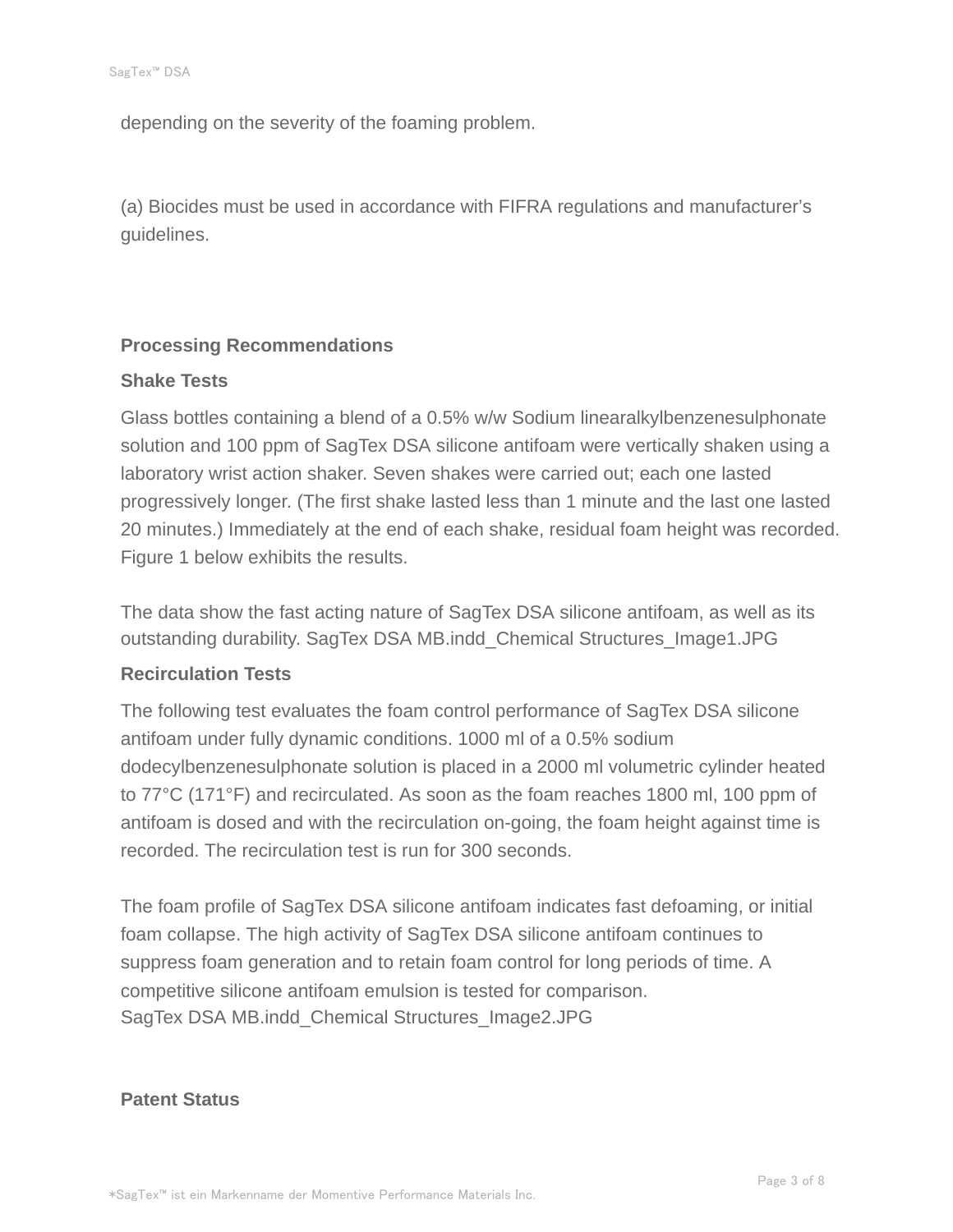Standard copy to come **Product Safety, Handling and Storage** Standard copy to come **Limitations** Standard copy to come **SagTex\* DSA**

## **Description**

SagTex DSA silicone antifoam is a medium viscosity, highly potent antifoam emulsion that offers excellent foam control as well as excellent compatibility in a variety of surfactant concentrates and foaming systems. Compared to common silicone defoamers, it offers exceptional foam knockdown and durability, and greater compatibility in difficult surfactant systems, e.g., such as those rich in solvents and/or electrolytes.

## **Key Features and Benefits**

- High antifoam efficiency in surfactant-rich systems
- Rapid foam knockdown
- Excellent foam control at temperatures up to 95°C (203°F)
- Long-term foam inhibition
- Easy dispersion in all foam systems
- Easy dispersion in hard water
- Long durability in acid and alkaline conditions
- No oily spots or lumps when diluted with water
- Compatibility with a variety of surfactant concentrates

#### **Typical Physical Properties**

| Appearance                                                    | Milky white liquid |  |
|---------------------------------------------------------------|--------------------|--|
| Active Content, %                                             | 20                 |  |
| Viscosity $25^{\circ}$ C (77 $^{\circ}$ F) (LVT No. 3,30 RPM) | 1000 cP            |  |
| <b>Emulsifier Type</b>                                        | O/W, non-ionic     |  |
| Specific Gravity at 25/25°C (77°F)                            | 1.0                |  |
| pH                                                            |                    |  |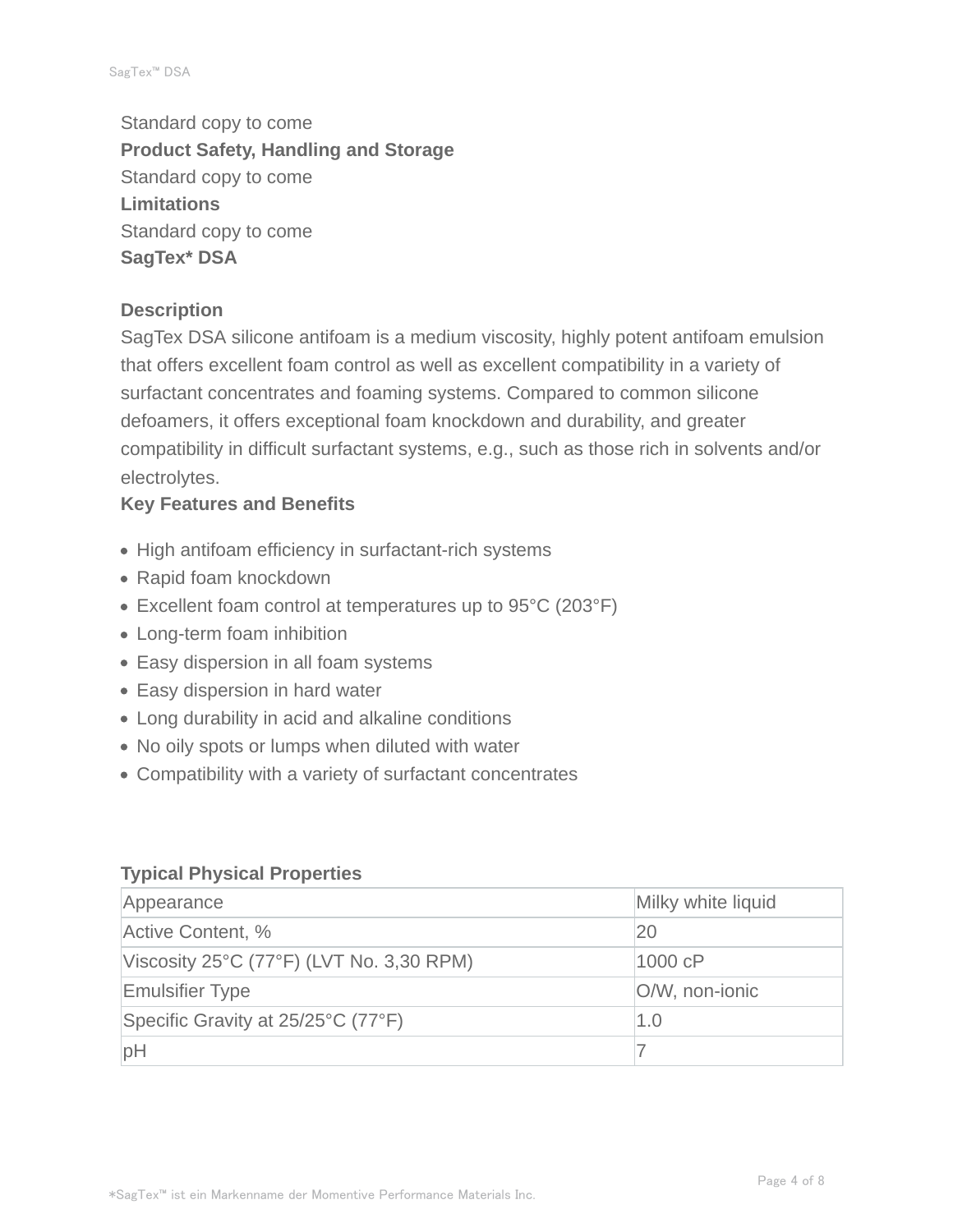## **Potential Applications**

TEXTILE PROCESSES

- Sizing
- Scouring
- Printing
- Finishing

## **Product Usage**

SagTex DSA silicone antifoam is a medium viscosity emulsion that can be easily transferred from its original package using piston pumps. Centrifugal pumps are not recommended, as they risk destabilizing, and in extreme cases, separating the emulsion. In low viscosity formulations, preliminary stability and compatibility studies must be conducted prior to formulation design.

If SagTex DSA silicone antifoam is intended to be used in surfactant concentrates (primarily surfactants, water and solvent), it is recommended that the product be dosed in as received, i.e., without any predilution. Following its addition, carry out slow to moderate mixing to ensure complete and homogenous dispersion of the antifoam. Typical levels of use range between 0.1 and 0.5% depending on the formulation and the degree of foam control required.

For process applications, we recommend prediluting SagTex DSA silicone antifoam with cold water in a ratio of 1:1 to 1:10. For high dilutions level, care must be taken to ensure stability of the dilution. Stability can be extended by adding small amounts of a suitable thickening agent, e.g., xantham gum or polyacrylates. Commercial biocides(a) containing 2-Methyl-4 Isothiazolin-3 ones and/or 2-Bromo-2-nitro-1,3-propanediol are very effective in this type of product.

A suggested starting concentration is typically between 0.1 and 2%, but this will vary depending on the severity of the foaming problem.

(a) Biocides must be used in accordance with FIFRA regulations and manufacturer's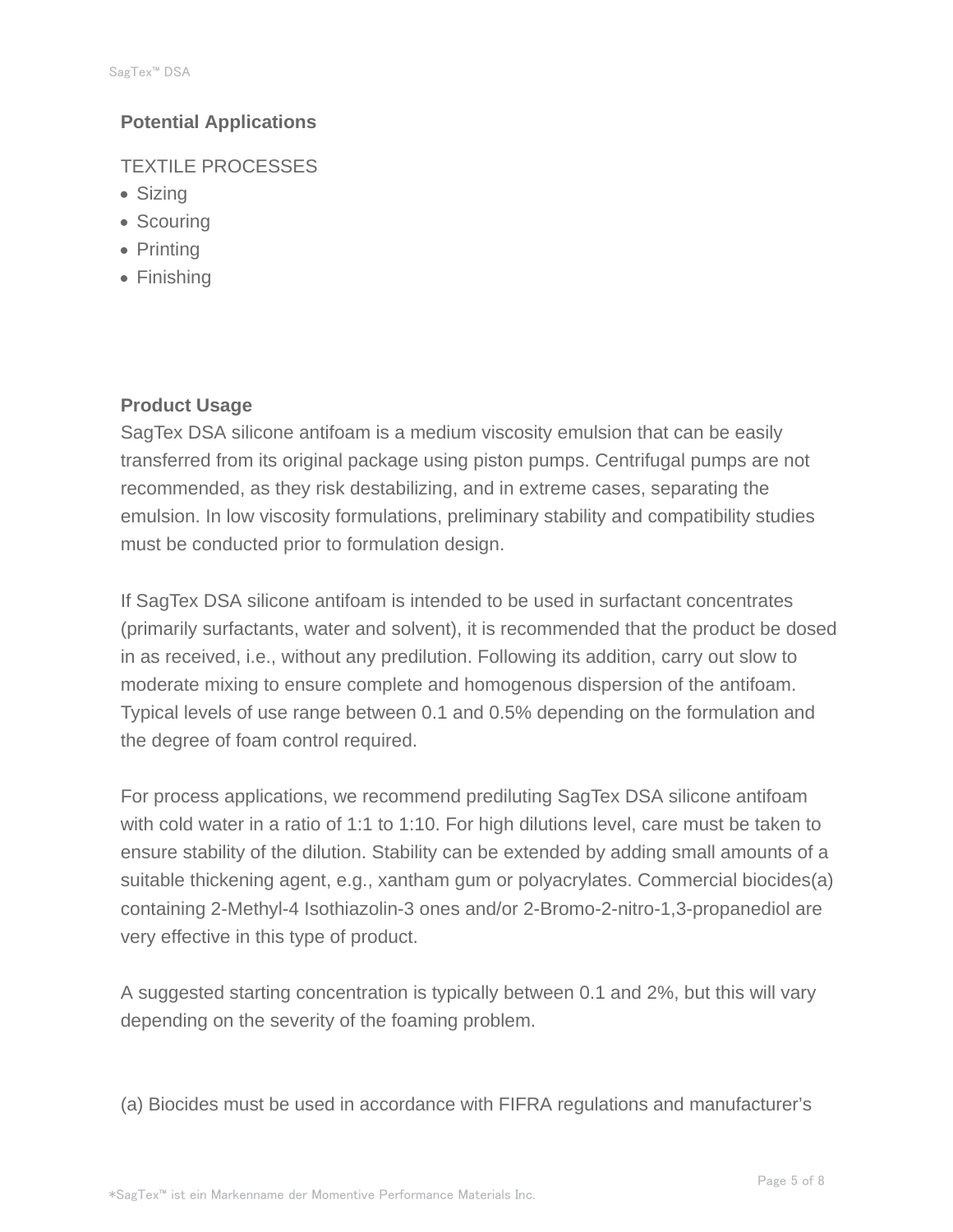guidelines.

## **Processing Recommendations**

#### **Shake Tests**

Glass bottles containing a blend of a 0.5% w/w Sodium linearalkylbenzenesulphonate solution and 100 ppm of SagTex DSA silicone antifoam were vertically shaken using a laboratory wrist action shaker. Seven shakes were carried out; each one lasted progressively longer. (The first shake lasted less than 1 minute and the last one lasted 20 minutes.) Immediately at the end of each shake, residual foam height was recorded. Figure 1 below exhibits the results.

The data show the fast acting nature of SagTex DSA silicone antifoam, as well as its outstanding durability. SagTex DSA MB.indd\_Chemical Structures\_Image1.JPG

## **Recirculation Tests**

The following test evaluates the foam control performance of SagTex DSA silicone antifoam under fully dynamic conditions. 1000 ml of a 0.5% sodium dodecylbenzenesulphonate solution is placed in a 2000 ml volumetric cylinder heated to 77°C (171°F) and recirculated. As soon as the foam reaches 1800 ml, 100 ppm of antifoam is dosed and with the recirculation on-going, the foam height against time is recorded. The recirculation test is run for 300 seconds.

The foam profile of SagTex DSA silicone antifoam indicates fast defoaming, or initial foam collapse. The high activity of SagTex DSA silicone antifoam continues to suppress foam generation and to retain foam control for long periods of time. A competitive silicone antifoam emulsion is tested for comparison. SagTex DSA MB.indd\_Chemical Structures\_Image2.JPG

**Patent Status** Standard copy to come **Product Safety, Handling and Storage** Standard copy to come **Limitations**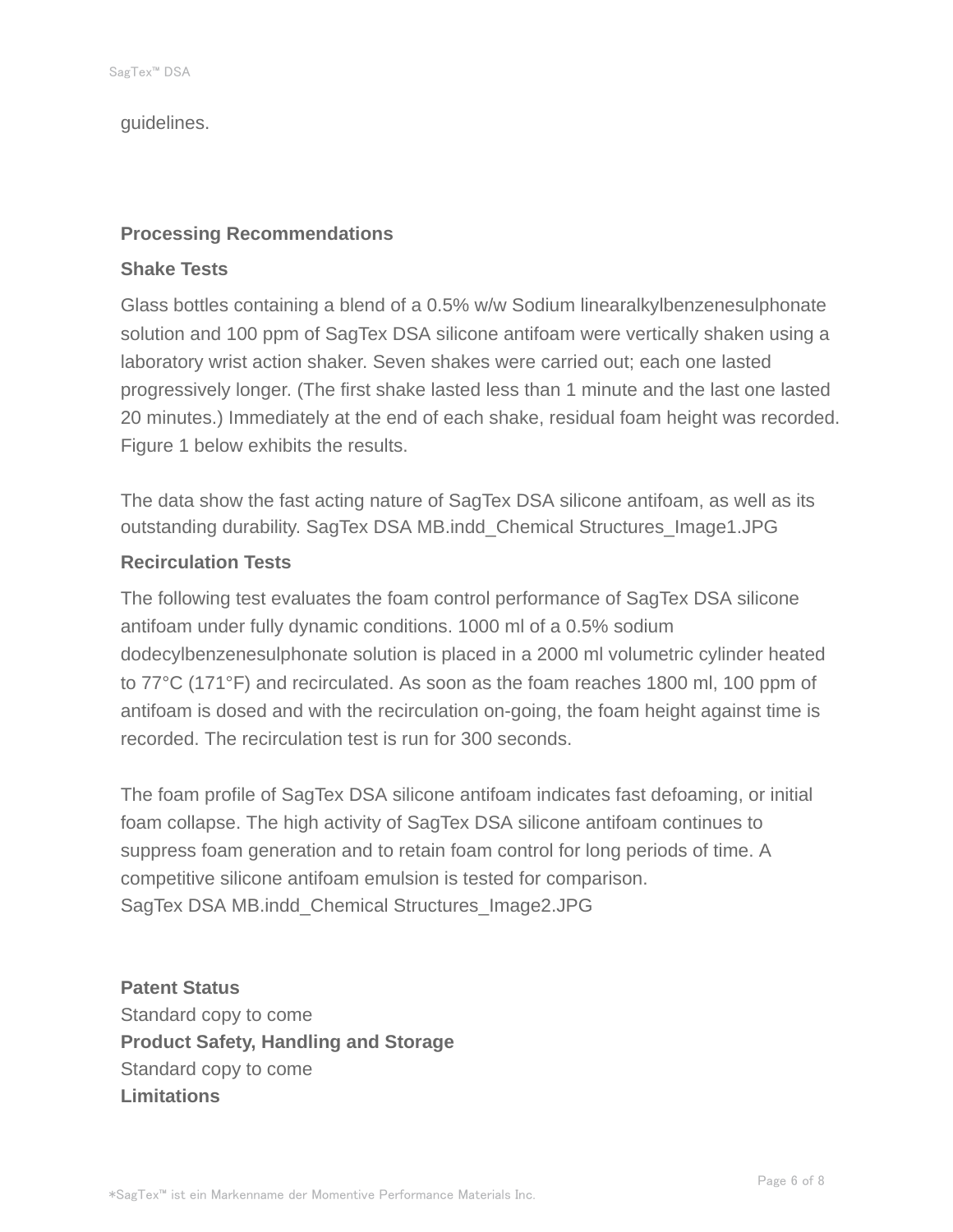Standard copy to come

# **Contact Information** Email commercial.services@momentive.com

## **Telephone**

| <b>Americas</b>      | <b>Latin America</b> | <b>EMEAI- Europe, Middle</b><br>East, Africa & India | <b>ASIA PACIFIC</b> |
|----------------------|----------------------|------------------------------------------------------|---------------------|
| +1 800 295 2392      | <b>Brazil</b>        | <b>Europe</b>                                        | China               |
| Toll free*           | +55 11 4534 9650     | +390510924300                                        | 800 820 0202        |
| +704 805 6946        | <b>Direct Number</b> | Direct number                                        | Toll free           |
| <b>Direct Number</b> |                      |                                                      | +86 21 3860 4892    |
|                      |                      |                                                      | Direct number       |
| *All American        | <b>Mexico</b>        | India, Middle East &                                 | Japan               |
| countries            | +52 55 2169 7670     | <b>Africa</b>                                        | +81 3 5544 3111     |
|                      | <b>Direct Number</b> | + 91 44 71212207                                     | Direct number       |
|                      |                      | Direct number*                                       |                     |
|                      |                      | *All Middle Eastern                                  | <b>Korea</b>        |
|                      |                      | countries, Africa, India,                            | +82 2 6201 4600     |

For literature and technical assistance, visit our website at: www.momentive.com

## **DISCLAIMER:**

**THE MATERIALS, PRODUCTS AND SERVICES OF MOMENTIVE PERFORMANCE MATERIALS INC. AND ITS SUBSIDIARIES AND AFFILIATES (COLLECTIVELY "SUPPLIER"), ARE SOLD SUBJECT TO SUPPLIER'S STANDARD CONDITIONS OF SALE, WHICH ARE INCLUDED IN THE APPLICABLE DISTRIBUTOR OR OTHER SALES AGREEMENT, PRINTED ON THE BACK OF ORDER ACKNOWLEDGMENTS AND INVOICES, AND AVAILABLE UPON REQUEST. ALTHOUGH ANY INFORMATION, RECOMMENDATIONS, OR ADVICE CONTAINED HEREIN IS GIVEN IN GOOD FAITH, SUPPLIER MAKES NO WARRANTY OR GUARANTEE, EXPRESS OR IMPLIED, (i) THAT THE RESULTS DESCRIBED**